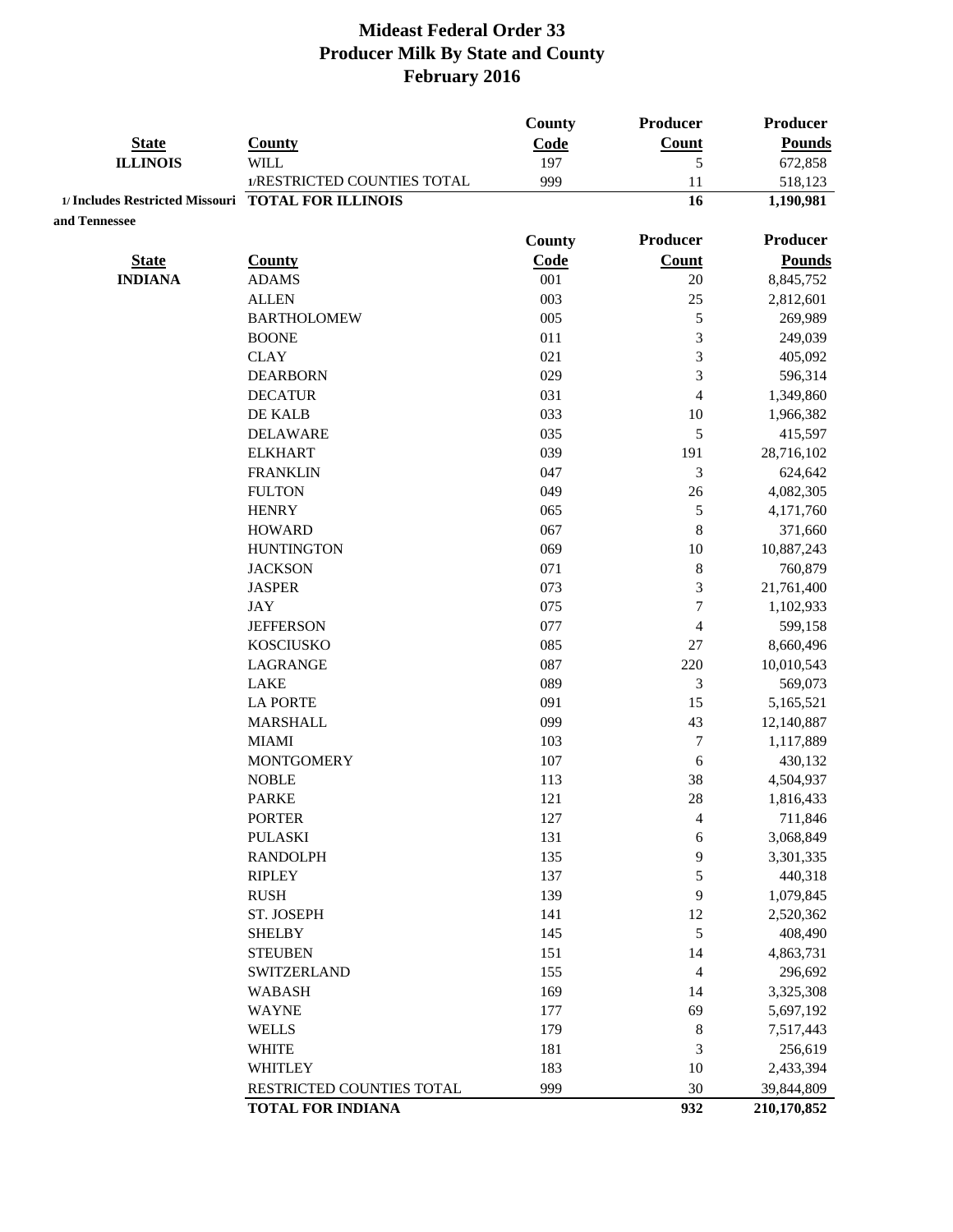|                 |                                                    | <b>County</b> | <b>Producer</b> | <b>Producer</b>        |
|-----------------|----------------------------------------------------|---------------|-----------------|------------------------|
| <b>State</b>    | <b>County</b>                                      | Code          | Count           | <b>Pounds</b>          |
| <b>KENTUCKY</b> | <b>CHRISTIAN</b>                                   | 047           | 7               | 111,282                |
|                 | <b>LINCOLN</b>                                     | 137           | 4               | 67,993                 |
|                 | <b>TODD</b>                                        | 219           | 7               | 132,572                |
|                 | RESTRICTED COUNTIES TOTAL                          | 999           | 9               | 298,494                |
|                 | <b>TOTAL FOR KENTUCKY</b>                          |               | 27              | 610,341                |
|                 |                                                    | <b>County</b> | Producer        | <b>Producer</b>        |
| <b>State</b>    | <b>County</b>                                      | <b>Code</b>   | Count           | <b>Pounds</b>          |
| <b>MARYLAND</b> | 2/ GARRETT                                         | 023           | 44              | 2,769,651              |
|                 | 2/ Includes Restricted Counties TOTAL FOR MARYLAND |               | 44              | 2,769,651              |
|                 |                                                    | <b>County</b> | Producer        | <b>Producer</b>        |
| <b>State</b>    | <b>County</b>                                      | <b>Code</b>   | <b>Count</b>    | <b>Pounds</b>          |
| <b>MICHIGAN</b> | <b>ALCONA</b>                                      | 001           | 6               | 1,143,139              |
|                 | <b>ALGER</b>                                       | 003           | 3               | 169,345                |
|                 | <b>ALLEGAN</b>                                     | 005           | 70              | 34,610,279             |
|                 | <b>ALPENA</b>                                      | 007           | 32              | 4,935,793              |
|                 | <b>ARENAC</b>                                      | 011           | 21              | 7,826,332              |
|                 | <b>BARAGA</b>                                      | 013           | 3               | 183,881                |
|                 | <b>BARRY</b>                                       | 015           | 30              | 31,019,126             |
|                 | <b>BAY</b>                                         | 017           | 6               | 1,742,533              |
|                 | <b>BERRIEN</b>                                     | 021           | $\tau$          | 4,268,537              |
|                 | <b>BRANCH</b>                                      | 023           | 19              | 6,481,204              |
|                 | <b>CALHOUN</b>                                     | 025           | 21              | 13,496,497             |
|                 | CASS                                               | 027           | 3               | 69,370                 |
|                 | <b>CHARLEVOIX</b>                                  | 029           | 5               | 941,542                |
|                 | <b>CHEBOYGAN</b>                                   | 031           | $\overline{4}$  | 850,469                |
|                 | <b>CHIPPEWA</b>                                    | 033           | 7               | 831,699                |
|                 | <b>CLARE</b>                                       | 035           | 25              | 4,681,114              |
|                 | <b>CLINTON</b>                                     | 037           | 57              | 70,560,688             |
|                 | <b>DELTA</b>                                       | 041           | 3               | 348,904                |
|                 | <b>EATON</b>                                       | 045           | $22\,$          | 2,575,985              |
|                 | <b>GENESEE</b>                                     | 049           | $\tau$          |                        |
|                 | <b>GLADWIN</b>                                     | 051           | 7               | 1,855,556<br>1,946,733 |
|                 | <b>GRAND TRAVERSE</b>                              |               |                 |                        |
|                 |                                                    | 055<br>057    | 5               | 328,717                |
|                 | <b>GRATIOT</b>                                     |               | 35              | 69,925,241             |
|                 | <b>HILLSDALE</b>                                   | 059           | $26\,$          | 9,052,676              |
|                 | <b>HURON</b>                                       | 063           | 69              | 68,208,274             |
|                 | <b>INGHAM</b>                                      | 065           | 24              | 9,480,852              |
|                 | <b>IONIA</b>                                       | 067           | 50              | 33,931,760             |
|                 | <b>IOSCO</b>                                       | 069           | 13              | 3,084,357              |
|                 | <b>ISABELLA</b>                                    | 073           | 42              | 18,545,002             |
|                 | <b>JACKSON</b>                                     | 075           | 18              | 6,901,843              |
|                 | <b>KALAMAZOO</b>                                   | 077           | 6               | 13,135,069             |
|                 | <b>KENT</b>                                        | 081           | 33              | 14,405,554             |
|                 | <b>LAPEER</b>                                      | 087           | 29              | 3,592,969              |
|                 | LEELANAU                                           | 089           | $\overline{4}$  | 269,288                |
|                 | <b>LENAWEE</b>                                     | 091           | 26              | 35,318,458             |
|                 | <b>LIVINGSTON</b>                                  | 093           | 11              | 4,571,261              |
|                 | <b>MACOMB</b>                                      | 099           | 6               | 342,587                |
|                 | <b>MARQUETTE</b>                                   | 103           | $\mathfrak{Z}$  | 254,982                |
|                 | <b>MASON</b>                                       | 105           | 16              | 4,513,268              |
|                 | <b>MECOSTA</b>                                     | $107\,$       | $22\,$          | 6,113,527              |
|                 | <b>MENOMINEE</b>                                   | 109           | 14              | 3,006,165              |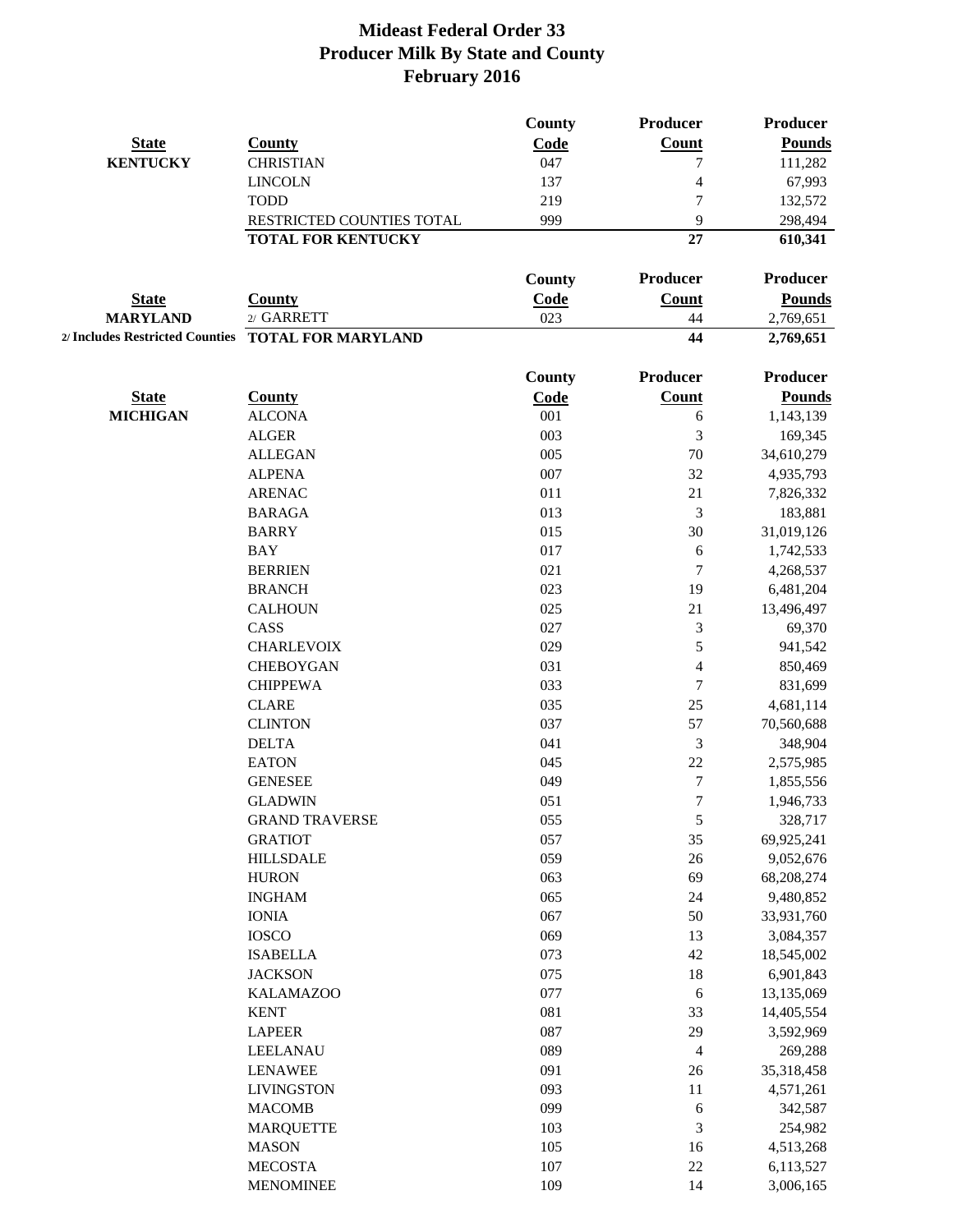|                  |                                   | <b>County</b> | Producer        | <b>Producer</b>      |
|------------------|-----------------------------------|---------------|-----------------|----------------------|
| <b>State</b>     | <b>County</b>                     | Code          | <b>Count</b>    | <b>Pounds</b>        |
| <b>MICHIGAN</b>  | <b>MIDLAND</b>                    | 111           | 3               | 1,773,193            |
|                  | <b>MISSAUKEE</b>                  | 113           | 45              | 39,717,948           |
|                  | <b>MONROE</b>                     | 115           | $\overline{4}$  | 715,819              |
|                  | <b>MONTCALM</b>                   | 117           | 53              | 19,427,493           |
|                  | <b>MONTMORENCY</b>                | 119           | $\overline{7}$  | 1,082,844            |
|                  | <b>MUSKEGON</b>                   | 121           | 15              | 15,790,265           |
|                  | <b>NEWAYGO</b>                    | 123           | 50              | 17,960,098           |
|                  | <b>OCEANA</b>                     | 127           | $\overline{7}$  | 844,997              |
|                  | <b>OGEMAW</b>                     | 129           | 41              | 13,342,626           |
|                  | <b>OSCEOLA</b>                    | 133           | 37              | 14,117,304           |
|                  | <b>OSCODA</b>                     | 135           | 9               | 584,975              |
|                  | <b>OTTAWA</b>                     | 139           | 60              | 59,760,484           |
|                  | PRESQUE ISLE                      | 141           | 9               | 1,181,442            |
|                  | <b>SAGINAW</b>                    | 145           | 16              | 5,174,410            |
|                  | <b>ST. CLAIR</b>                  | 147           | 12              | 2,187,112            |
|                  | ST. JOSEPH                        | 149           | 23              | 8,303,432            |
|                  | <b>SANILAC</b>                    | 151           | 101             | 45,971,084           |
|                  | <b>SHIAWASSEE</b>                 | 155           | 18              | 5,366,080            |
|                  | <b>TUSCOLA</b>                    | 157           | 40              | 25,967,995           |
|                  | VAN BUREN                         | 159           | 11              | 6,793,861            |
|                  | WASHTENAW                         | 161           | 21              | 3,747,165            |
|                  | <b>WEXFORD</b>                    | 165           | 11              | 1,082,455            |
|                  | RESTRICTED COUNTIES TOTAL         | 999           | 14              | 3,559,816            |
|                  | <b>TOTAL FOR MICHIGAN</b>         |               | 1,417           | 789,973,474          |
|                  |                                   | <b>County</b> | <b>Producer</b> | <b>Producer</b>      |
| <b>State</b>     | <b>County</b>                     | Code          | Count           | <b>Pounds</b>        |
| <b>MINNESOTA</b> | <b>OTTER TAIL</b>                 | 111           | $\overline{4}$  | 209,196              |
|                  | <b>STEARNS</b>                    | 145           | 6               | 277,708              |
|                  | <b>TODD</b>                       | 153           | 10              | 139,469              |
|                  | RESTRICTED COUNTIES TOTAL         | 999           | $\overline{2}$  | 118,871              |
|                  | <b>TOTAL FOR MINNESOTA</b>        |               | 22              | 745,244              |
|                  |                                   | County        | Producer        | <b>Producer</b>      |
| <b>State</b>     | <b>County</b>                     | Code          | <b>Count</b>    | <b>Pounds</b>        |
| <b>NEW YORK</b>  | CATTARAUGUS                       | 009           | 60              | 16,677,348           |
|                  | <b>CHAUTAUQUA</b>                 | 013           | 142             | 27,008,964           |
|                  | <b>ERIE</b>                       | 029           | 11              | 2,993,311            |
|                  | <b>GENESEE</b>                    | 037           | 7               | 10,890,956           |
|                  | <b>LIVINGSTON</b>                 | 051           | 12              | 12,953,406           |
|                  | <b>WYOMING</b>                    | 121           | 17              | 23,444,038           |
|                  | RESTRICTED COUNTIES TOTAL         | 999           | 7               | 6,089,874            |
|                  | <b>TOTAL FOR NEW YORK</b>         |               | 256             | 100,057,897          |
|                  |                                   |               | Producer        | <b>Producer</b>      |
| <b>State</b>     | <b>County</b>                     | <b>Code</b>   | <b>Count</b>    | <b>Pounds</b>        |
| <b>OHIO</b>      | <b>ADAMS</b>                      | 001           | 16              | 1,212,355            |
|                  | <b>ALLEN</b>                      | 003           | $\overline{4}$  | 1,706,685            |
|                  | <b>ASHLAND</b>                    | 005           | 52              | 14,077,489           |
|                  | <b>ASHTABULA</b>                  | 007           | 32              | 6,019,934            |
|                  | <b>ATHENS</b>                     | 009           | 9               | 542,376              |
|                  |                                   | 011           |                 |                      |
|                  | <b>AUGLAIZE</b><br><b>BELMONT</b> | 013           | 41<br>12        | 6,496,588<br>917,127 |
|                  | <b>BROWN</b>                      | 015           | $\,8\,$         | 647,902              |
|                  |                                   |               |                 |                      |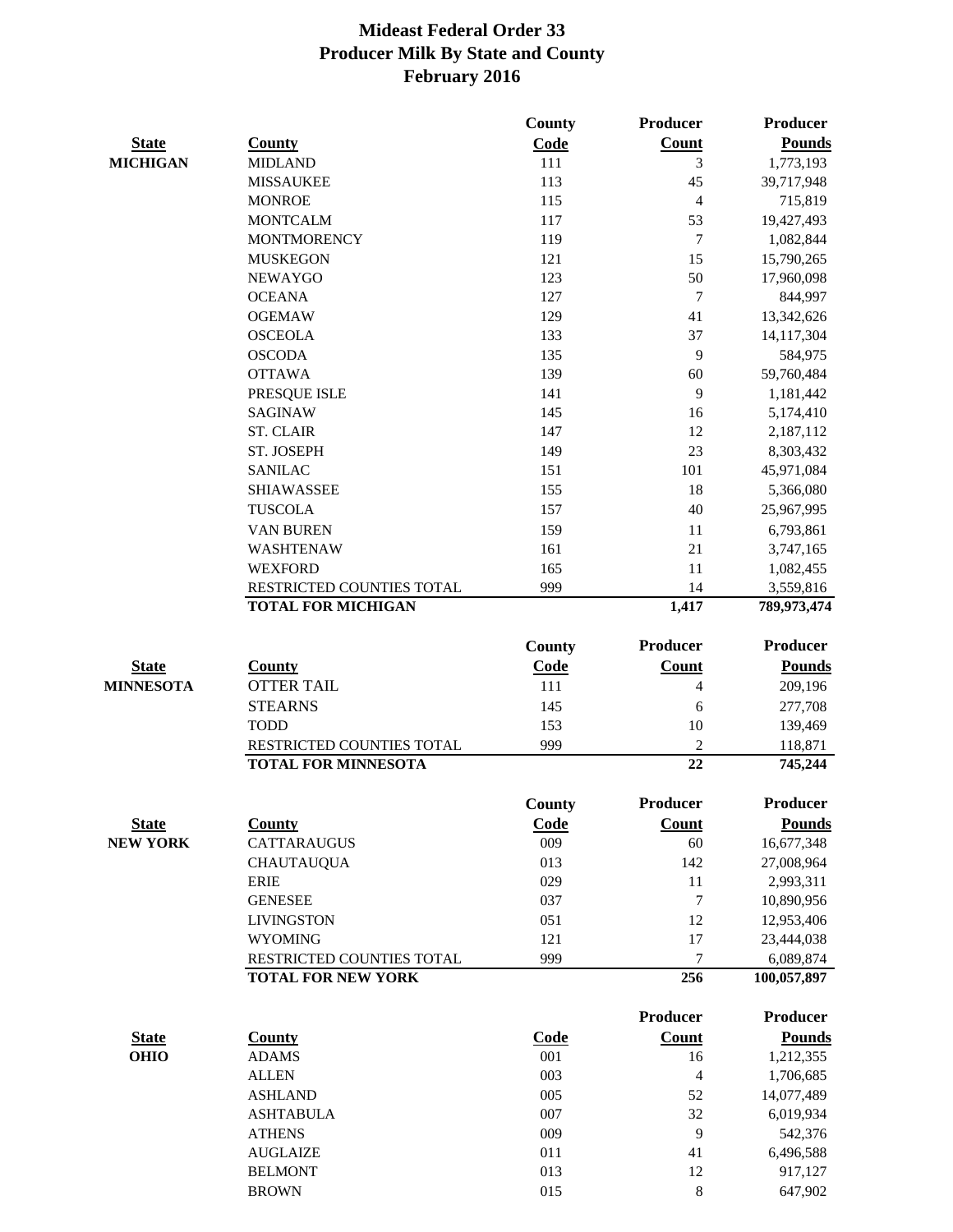**Producer Producer** 

| <b>State</b> | <b>County</b>                   | <b>Code</b> | <b>Count</b>             | <b>Pounds</b> |
|--------------|---------------------------------|-------------|--------------------------|---------------|
| <b>OHIO</b>  | <b>BUTLER</b>                   | 017         | 3                        | 246,438       |
|              | CARROLL                         | 019         | 28                       | 1,827,084     |
|              | <b>CHAMPAIGN</b>                | 021         | 12                       | 1,274,814     |
|              | <b>CLARK</b>                    | 023         | $\overline{4}$           | 7,136,420     |
|              | <b>CLINTON</b>                  | 027         | 5                        | 493,547       |
|              | <b>COLUMBIANA</b>               | 029         | 79                       | 14,091,447    |
|              | <b>COSHOCTON</b>                | 031         | 26                       | 2,499,730     |
|              | <b>CRAWFORD</b>                 | 033         | $\,8\,$                  | 2,901,132     |
|              | <b>DARKE</b>                    | 037         | 43                       | 10,771,268    |
|              | <b>DEFIANCE</b>                 | 039         | 10                       | 9,567,953     |
|              | <b>DELAWARE</b>                 | 041         | $\overline{4}$           | 283,863       |
|              | <b>FAIRFIELD</b>                | 045         | $\,$ 8 $\,$              | 513,358       |
|              | <b>FAYETTE</b>                  | 047         | $\overline{\mathcal{A}}$ | 799,771       |
|              | <b>FULTON</b>                   | 051         | 11                       | 4,980,259     |
|              | <b>GALLIA</b>                   | 053         | $\sqrt{ }$               | 362,863       |
|              | <b>GEAUGA</b>                   | 055         | 55                       | 4,461,452     |
|              | <b>GREENE</b>                   | 057         | 5                        | 1,111,595     |
|              | <b>GUERNSEY</b>                 | 059         | 5                        | 524,189       |
|              | <b>HANCOCK</b>                  | 063         | $\mathfrak 3$            | 996,619       |
|              | <b>HARDIN</b>                   | 065         | 9                        | 9,219,085     |
|              | <b>HARRISON</b>                 | 067         | $\overline{7}$           | 528,137       |
|              | <b>HENRY</b>                    | 069         | 8                        | 3,644,108     |
|              | <b>HIGHLAND</b>                 | 071         | 30                       | 2,294,214     |
|              | <b>HOLMES</b>                   | 075         | 150                      | 13,446,170    |
|              | <b>HURON</b>                    | 077         | 48                       | 6,166,823     |
|              | <b>JACKSON</b>                  | 079         | 5                        | 123,016       |
|              | <b>JEFFERSON</b>                | 081         | $\tau$                   | 696,307       |
|              | <b>KNOX</b>                     | 083         | 26                       | 8,321,824     |
|              | <b>LICKING</b>                  | 089         | 13                       | 4,881,956     |
|              | <b>LOGAN</b>                    | 091         | 26                       | 3,818,213     |
|              | <b>LORAIN</b>                   | 093         | 17                       | 1,788,997     |
|              | <b>MADISON</b>                  | 097         | 13                       | 17,572,242    |
|              | <b>MAHONING</b>                 | 099         | 32                       | 8,863,271     |
|              | <b>MARION</b>                   | 101         | $\overline{4}$           | 6,008,702     |
|              | <b>MEDINA</b>                   | 103         | $22\,$                   | 3,560,978     |
|              | <b>MEIGS</b>                    | 105         | $\boldsymbol{7}$         | 709,964       |
|              | <b>MERCER</b>                   | 107         | 99                       | 29,488,641    |
|              | <b>MIAMI</b>                    | 109         | 12                       | 1,155,085     |
|              | <b>MONROE</b>                   | 111         | 11                       | 735,470       |
|              | <b>MORGAN</b>                   | 115         | $\boldsymbol{7}$         | 1,833,945     |
|              | <b>MORROW</b>                   | 117         | $\,$ $\,$                | 2,436,541     |
|              | <b>MUSKINGUM</b>                | 119         | 12                       | 1,048,551     |
|              | <b>PAULDING</b>                 | 125         | 9                        | 19,721,361    |
|              |                                 | 127         |                          |               |
|              | <b>PERRY</b><br><b>PICKAWAY</b> | 129         | $\sqrt{3}$<br>9          | 350,350       |
|              |                                 |             |                          | 3,446,593     |
|              | <b>PIKE</b>                     | 131         | 11                       | 464,299       |
|              | <b>PORTAGE</b>                  | 133         | 13                       | 2,906,156     |
|              | <b>PREBLE</b>                   | 135         | 10                       | 1,492,009     |
|              | <b>PUTNAM</b>                   | 137         | 13                       | 5,429,335     |
|              | <b>RICHLAND</b>                 | 139         | 98                       | 11,425,873    |
|              | <b>ROSS</b>                     | 141         | 9                        | 550,186       |
|              | <b>SANDUSKY</b>                 | 143         | 9                        | 661,569       |
|              | <b>SCIOTO</b>                   | 145         | $\mathfrak 3$            | 270,541       |
|              | <b>SENECA</b>                   | 147         | $\overline{\mathbf{3}}$  | 865,433       |
|              | <b>SHELBY</b>                   | 149         | 45                       | 8,112,221     |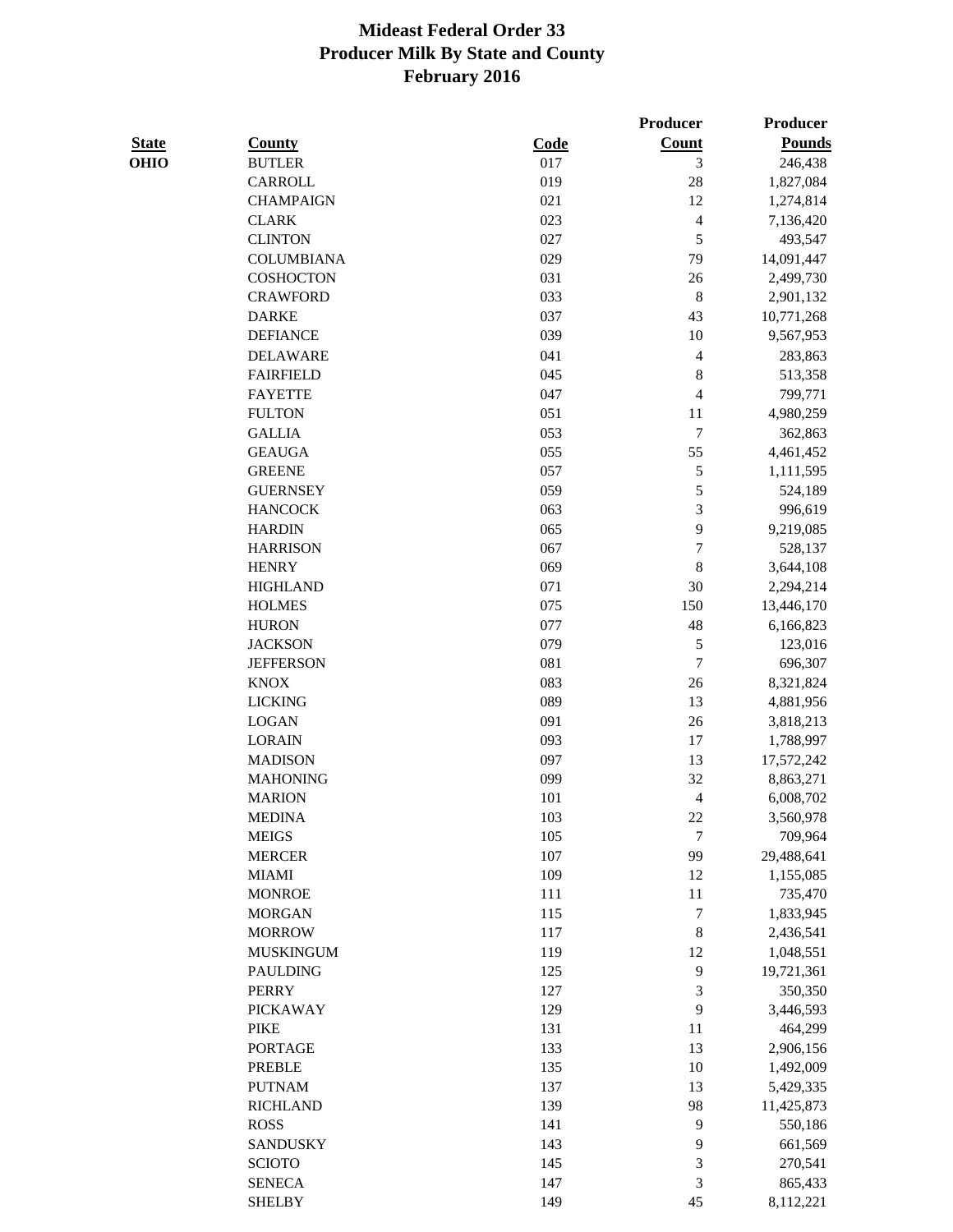|                 |                               | County      | Producer       | Producer        |
|-----------------|-------------------------------|-------------|----------------|-----------------|
| <b>State</b>    | <b>County</b>                 | Code        | <b>Count</b>   | <b>Pounds</b>   |
| <b>OHIO</b>     | <b>STARK</b>                  | 151         | 73             | 15,243,233      |
|                 | TRUMBULL                      | 155         | 28             | 4,300,990       |
|                 | TUSCARAWAS                    | 157         | 119            | 13,660,118      |
|                 | <b>UNION</b>                  | 159         | 7              | 905,609         |
|                 | <b>VAN WERT</b>               | 161         | 7              | 6,413,829       |
|                 | <b>WASHINGTON</b>             | 167         | 18             | 3,144,909       |
|                 | <b>WAYNE</b>                  | 169         | 199            | 54,042,726      |
|                 | <b>WILLIAMS</b>               | 171         | 3              | 10,018,527      |
|                 | <b>WOOD</b>                   | 173         | 6              | 7,341,521       |
|                 | <b>WYANDOT</b>                | 175         | 7              | 737,732         |
|                 | RESTRICTED COUNTIES TOTAL     | 999         | 16             | 1,704,068       |
|                 | <b>TOTAL FOR OHIO</b>         |             | 1,785          | 398,015,686     |
|                 |                               | County      | Producer       | <b>Producer</b> |
| <b>State</b>    | <b>County</b>                 | <b>Code</b> | <b>Count</b>   | <b>Pounds</b>   |
| PENNSYLVANIA    | <b>ARMSTRONG</b>              | 005         | 29             | 3,764,677       |
|                 | <b>BEAVER</b>                 | 007         | 24             | 1,592,030       |
|                 | <b>BRADFORD</b>               | 015         | 8              | 1,450,994       |
|                 | <b>BUTLER</b>                 | 019         | 30             | 3,717,889       |
|                 | <b>CAMBRIA</b>                | 021         | 8              | 1,350,021       |
|                 | <b>CENTRE</b>                 | 027         | 9              | 382,231         |
|                 | <b>CLARION</b>                | 031         | 25             | 2,920,948       |
|                 | <b>CLEARFIELD</b>             | 033         | 8              | 713,250         |
|                 | <b>CLINTON</b>                | 035         | 16             | 1,193,077       |
|                 | <b>CRAWFORD</b>               | 039         | 131            | 18,738,016      |
|                 | <b>ELK</b>                    | 047         | $\,8$          | 525,934         |
|                 | <b>ERIE</b>                   | 049         | 63             | 4,996,190       |
|                 | <b>FAYETTE</b>                | 051         | 23             | 2,609,955       |
|                 | <b>FOREST</b>                 | 053         | 3              | 213,124         |
|                 | <b>INDIANA</b>                | 063         | 53             | 7,915,871       |
|                 | <b>JEFFERSON</b>              | 065         | $28\,$         | 1,809,139       |
|                 | <b>LAWRENCE</b>               | 073         | 32             | 5,750,363       |
|                 | <b>MERCER</b>                 | 085         | 70             | 7,975,825       |
|                 | NORTHUMBERLAND                | 097         | 3              | 42,460          |
|                 | <b>SOMERSET</b>               | 111         | 74             | 4,515,404       |
|                 | <b>VENANGO</b>                | 121         | 6              | 800,813         |
|                 | <b>WARREN</b>                 | 123         | 33             | 2,825,611       |
|                 | <b>WASHINGTON</b>             | 125         | 23             | 2,308,173       |
|                 | WESTMORELAND                  | 129         | 39             | 5,599,074       |
|                 | RESTRICTED COUNTIES TOTAL     | 999         | 12             | 7,349,574       |
|                 | <b>TOTAL FOR PENNSYLVANIA</b> |             | 758            | 91,060,643      |
|                 |                               | County      | Producer       | <b>Producer</b> |
| <b>State</b>    | <b>County</b>                 | Code        | <b>Count</b>   | <b>Pounds</b>   |
| <b>VIRGINIA</b> | <b>ROCKINHAM</b>              | 165         | 4              | 72,216          |
|                 | RESTRICTED COUNTIES TOTAL     | 999         | 5              | 170,545         |
|                 | <b>TOTAL FOR VIRGINIA</b>     |             | $\overline{9}$ | 242,761         |